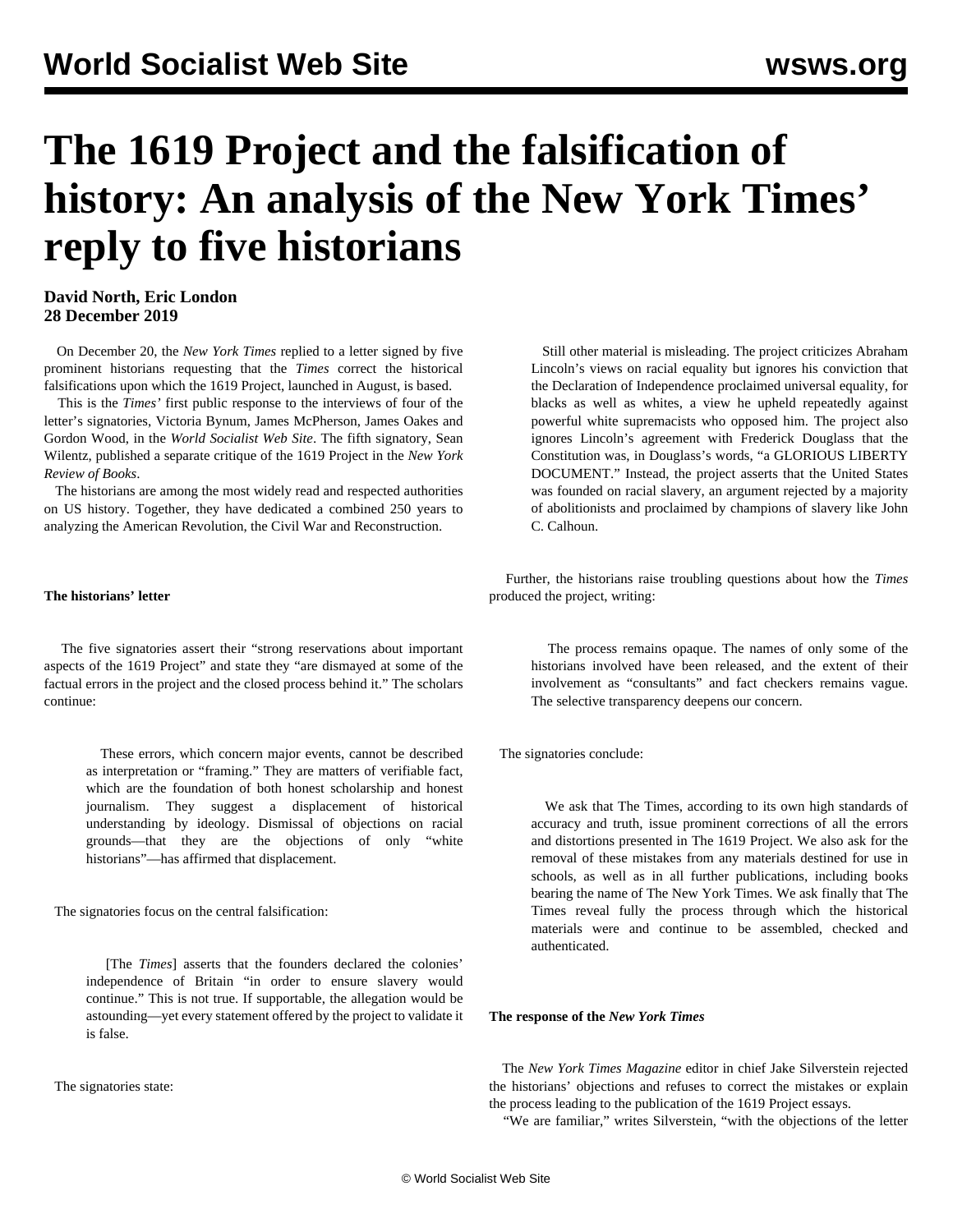writers, as four of them have been interviewed in recent months by the World Socialist Web Site."

He continues:

 The project was intended to address the marginalization of African-American history in the telling of our national story and examine the legacy of slavery in contemporary American life. We are not ourselves historians, it is true. We are journalists, trained to look at current events and situations and ask the question: Why is this the way it is?

 Silverstein's response to questions raised by the historians about the background of the 1619 Project is evasive and disingenuous. The 1619 Project is not merely a journalistic endeavor. It was launched by the *Times* with the explicitly declared intention of changing fundamentally the teaching and understanding of the history of the United States. The introduction to the project states that its purpose is to "reframe the country's history, understanding 1619 as our true founding, and placing the consequences of slavery and the contributions of black Americans at the very center of the story we tell ourselves about who we are."

 The articles published in the *New York Times Magazine* are only the first salvos of a broader campaign involving the expenditure of immense financial and editorial resources. The *Times* is planning the publication of a series of books and other printed material. It is developing curricula that are already being taught to millions of schoolchildren in history and social studies classes.

 Eradicating the distinction between historiography and journalism, the *New York Times* violates the professional standards and ethics of both fields. When challenged on its numerous factual errors, the paucity of its source material, and the ignoring of the scholarly literature, the *Times* excuses itself by arguing that its authors do not claim to be historians. But when it is pointed out that the authors have failed to present accurately, as is expected of competent journalists, the conflicting arguments in the debate over America's founding, the *Times* proclaims that it is writing a new history.

 Historians and journalists serve different functions. Journalism lives in the present, observing, assessing and commenting on what is happening. Of course, the best journalism is informed by a knowledge of history. But it operates with a perspective, and with an array of source material, entirely different from that required for the writing of history.

 The preoccupation of journalists is with events and controversies of their own time. Historians strive to understand, reconstruct and explain the conditions and events of another time different in many ways from their own. The subjects of their work are generally not among the living and cannot be interviewed. An anachronistic approach to history—that is, one which judges the *dramatis personae* of another historical period on the basis of modern-day standards which were not known, let alone actionable, in the times in which they lived—is among the worst of all intellectual errors, exceeded only by getting the facts plainly and obviously wrong. The *New York Times'* 1619 Project can serve as a future case study for both an anachronistic approach to history and a deplorable indifference to factual accuracy.

 To the extent that there is a method to the 1619 Project, it is pragmatic in the most vulgar sense of the word. The writers rummage carelessly through the past, cherry-picking incidents to concoct a narrative that conforms to their preconceived racialist viewpoint. They explain historical events in terms of what the authors claim, often incorrectly, to have been the immediate motives of the actors. Of what Friedrich Engels referred to as the "motive behind the motives"—that is, the objective economic, technological, and social forces and processes operating independently of the consciousness of individuals—there is barely a word. The protracted political and ideological evolution of the conflict between the colonists and the British Empire is ignored.

 Based on what is written in the 1619 Project essays, readers would have no idea whatever of the profound influence exerted by the Enlightenment on the leaders of the Revolution, or that there existed a complex connection between Britain's conflict with the colonies and the global politics of the second half of the 18th century.

# **The** *Times* **disregards historical scholarship**

 The *Times* justifies its racial approach by claiming that slavery and the experience of African Americans are subjects long neglected by historians. In fact, the slave system—its origins, changing economic role in pre- and post-revolutionary North America, and its social, political and cultural significance over a period spanning several centuries—has been the subject of voluminous research. The essays that introduce the 1619 Project evince no familiarity with the massive body of work produced by generations of historians. The 1619 Project essays are not footnoted, nor are the readers provided with a bibliography.

 Ignoring the historiography of the Revolution and Civil War, the 1619 Project presents issues that have been subject to decades of intense and rigorous scholarly debate as settled. There is a substantial body of literature on the points the project addresses: in particular, the interaction between the revolution and slavery, the influence of slaveowners on the drafting of the Constitution, and, in the Civil War era, Lincoln's changing attitudes on race and abolition.

 Had the *Times'* editors approached the 1619 Project as serious journalists, they would have had a particular obligation, at the very least, to take notice of and reference the disputes of the recent past—disputes that were open and ongoing even as Hannah-Jones and her co-authors were preparing their essays for publication. Many of these disputes were covered in the *Times* before the newspaper committed itself in recent years to racial politics*.*

 In 2015, the *Times* published an article written by Sean Wilentz, in its opinion section, in which the historian opposed "the myth that the United States was founded on racial slavery." Wilentz described this myth as "one of the most destructive falsehoods in all of American history." The *Times* did not challenge Wilentz' views at the time. But it failed to consult Wilentz in the preparation of the 1619 Project essays. This was not an accidental mistake, but a conscious decision to exclude from the Project all countervailing arguments. [1]

# **The** *Times'* **"closed process"**

 The five signatories asked the *Times* to explain the "closed process" by which the project was compiled. They noted that the *Times* bypassed experts, disregarded "matters of verifiable fact, which are the foundation of both honest scholarship and honest journalism," and displaced "historical understanding by ideology."

 Silverstein answers with disingenuous generalities. He states that the *Times* "consulted with numerous scholars of African-American history and related fields, in a group meeting at The Times as well as in a series of individual conversations." He does not explain how individuals were selected to participate in the "group meeting" or in the "individual conversations." It is evident from Silverstein's vague reply that the *Times*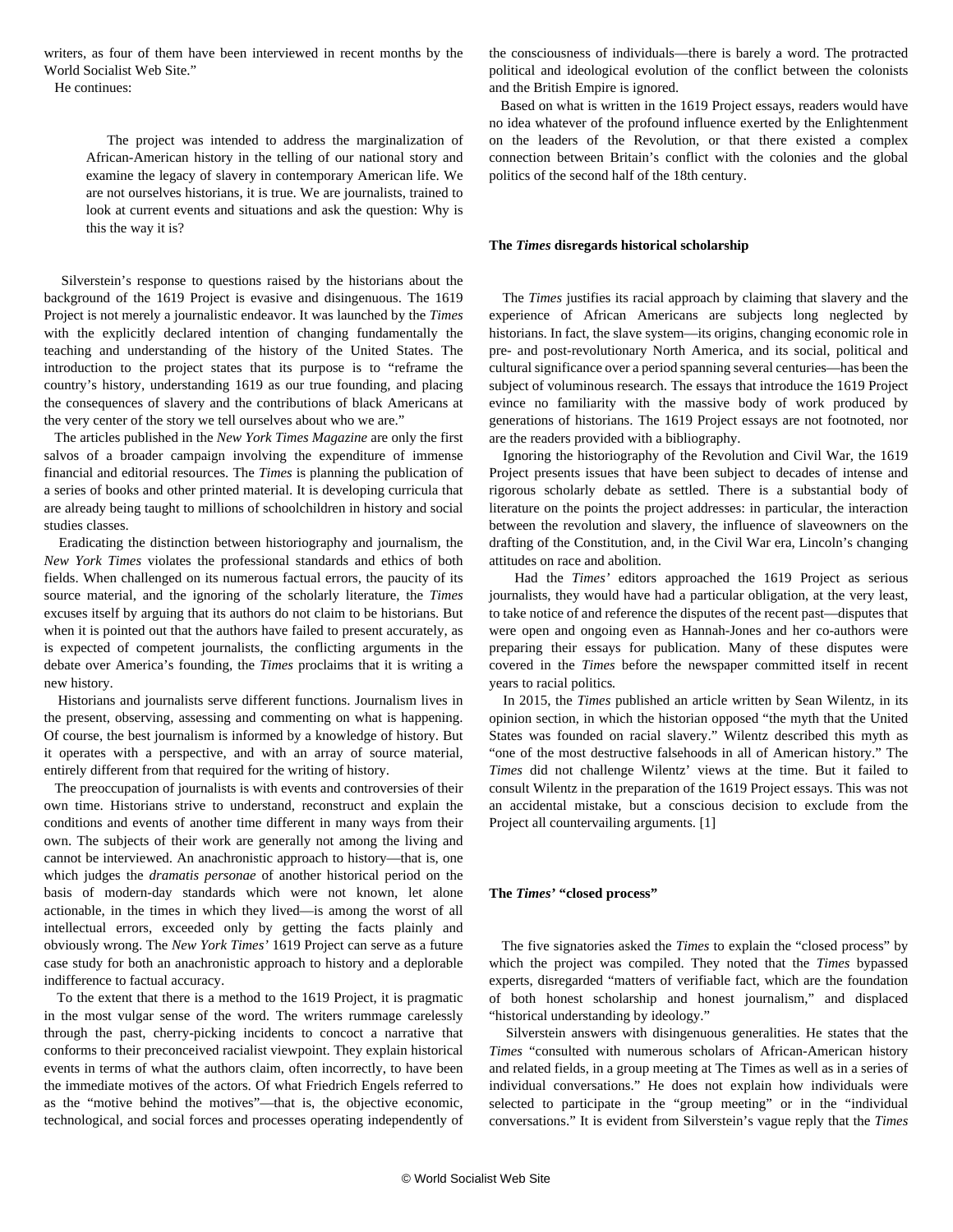made no attempt to include in either the "group meeting" or "individual conversations" historians who represented a variety of interpretative tendencies. Clearly, the *Times* was not interested in listening to what historians who disagreed with the predetermined line of the 1619 Project had to say.

 In view of their exclusion from the discussions from which the Project emerged, it is appropriate to recall what the *Times* once wrote about the work of Professors Wood and McPherson. The *Times* praised Gordon Wood's *The Creation of The American Republic, 1776-1787* when it was originally published in 1969 as "one of the half dozen most important books ever written about the American Revolution." Forty years later, in the November 27, 2009 edition of the *Times,* reviewer Jay Winik had this to say of the author of *Empire of Liberty,* a history of the United States from 1789 to 1815:

 A final word about Gordon S. Wood himself. Who better to untangle this extraordinary but frequently overlooked story than a distinguished Pulitzer Prize winner and an author of several classic works about the Revolutionary era? On every page of this book, Wood's subtlety and erudition show. Grand in scope and a landmark achievement of scholarship, "Empire of Liberty" is a tour de force, the culmination of a lifetime of brilliant thinking and writing. [2]

 As it turned out, this was not the *Times'* "final word" on the work of Gordon Wood. In a lengthy essay published in the July 22, 2011 issue of the *New York Times Book Review,* Wood was lauded by David Hackett Fisher as *the* "Historian of the American Revolution." The reviewer described Wood's singular contribution to the understanding of the founding of the United States and the society that emerged from the Revolution:

 He went deep into primary materials and made an open-minded effort to understand the language and thought of 18th-century Americans in their own terms. After 10 years of research he reported his results, first in a short essay reprinted in this collection, then in the 1969 book "The Creation of the American Republic, 1776-1787." Leading his readers into the sources, Wood demonstrated that Americans in those years invented "not simply new forms of government, but an entirely new conception of politics." They rejected ancient and medieval ideas of a polity as a set of orders or estates. In their place they created a model of a state that existed to represent individual interests, and to protect individual rights. [3]

 Nor was the *Times* sparing in its appreciation of the work of James McPherson. In 1988, the *Times '* reviewer*,* in an enthusiastic essay that appeared on the front page of its Sunday book review section, gave the following appraisal of McPherson's history of the Civil War period, *Battle Cry of Freedom*:

 The Civil War is the most worked-over topic in United States history, one of the most written about in the history of the world. It is therefore a particular pleasure to report that "Battle Cry of Freedom" … is the best one-volume treatment of its subject I have ever come across. It may actually be the best ever published. [4]

 In the light of what the *Times* has written about the scholarly work of professors Wood and McPherson, their exclusion from discussions on the framing and content of the 1619 Project was clearly a conscious decision, arrived at in bad faith.

# **The** *New York Times* **and the American Revolution**

 Professors Wood, McPherson, Oakes, Bynum and Wilentz challenge the essential claim upon which the 1619 Project's condemnation of the American Revolution is grounded. The historians assert unequivocally that it is "not true," as the *Times* asserts, that "the founders declared the colonies' independence of Britain 'in order to ensure slavery would continue.'" They call the allegation "astounding," adding, "every statement offered by the project to validate it is false."

Silverstein responds:

 I think it would be useful for readers to hear why we believe that Hannah-Jones's claim that "one of the primary reasons the colonists decided to declare their independence from Britain was because they wanted to protect the institution of slavery" is grounded in the historical record.

 Defending the claim that "uneasiness among slaveholders in the colonies about growing antislavery sentiment in Britain and increasing imperial regulation helped motivate the Revolution," Silverstein argues that "large numbers of the enslaved came to see the struggle as one between freedom and continued subjugation."

 This assertion rests on one episode in the Revolution, the issuing of the Dunmore Proclamation in 1775, which, writes Silverstein, "offered freedom to any enslaved person who fled his plantation and joined the British Army." He cites one sentence from a recent book by historian Jill Lepore, *These Truths: A History of the United States*, in which she writes: "Not the taxes and the tea, not the shots at Lexington and Concord, not the siege of Boston; rather, it was this act, Dunmore's offer of freedom to slaves, that tipped the scales in favor of American independence." Declaring, on this narrow foundation, the world historical significance of the Dunmore Proclamation, Silverstein writes: "And yet how many contemporary Americans have ever even heard of it? Enslaved people at the time certainly knew about it. During the Revolution, thousands sought freedom by taking refuge with British forces."

 Professor Jill Lepore is a thoughtful writer, but the importance that she assigns to the Dunmore Proclamation is supported with only one statement by Edward Rutledge, a delegate from South Carolina to the Continental Congress. Moreover, Lepore proceeds to undermine her appraisal of the impact of the Proclamation as she goes on to state in the very same chapter of her book:

 Aside from Dunmore's proclamation of freedom to slaves, the strongest impetus for independence came from brooding and tireless Thomas Paine, who'd immigrated to Philadelphia from England in 1774. In January 1776, Paine published an anonymous pamphlet called Common Sense, forty-seven pages of brisk political argument. "As it is my design to make those that can scarcely read understand," Paine explained, "I shall therefore avoid every literary ornament and put it in language as plain as the alphabet." Members of Congress might have been philosophers,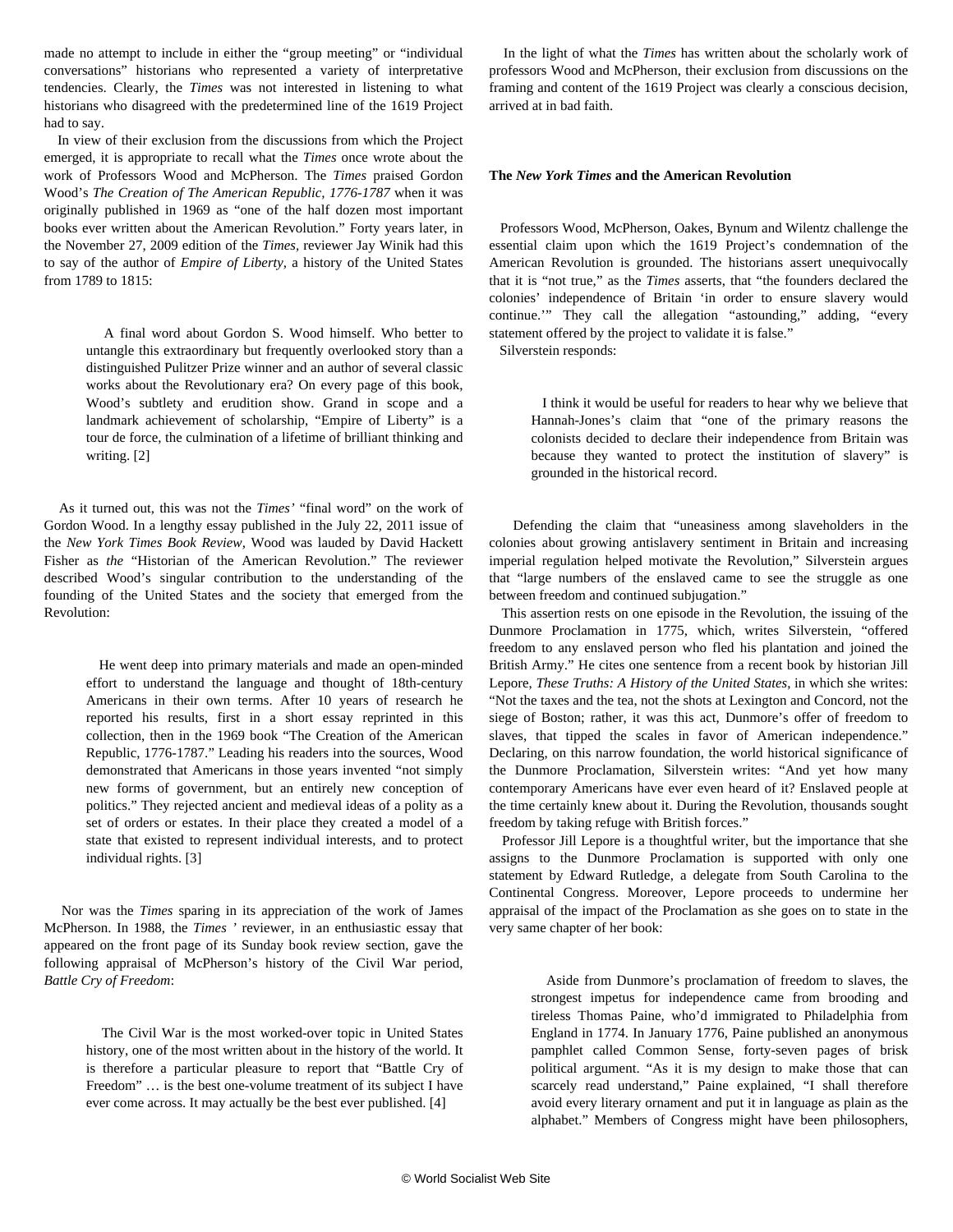reading Locke and Montesquieu. But ordinary Americans read the Bible, Poor Richard's Almanack, and Thomas Paine.

 Paine wrote with fury, and he wrote with flash. "The cause of America is in a great measure the cause of all mankind," he announced. "'Tis not the affair of a city, a country, a province, or a kingdom, but of a continent—of at least one eighth part of the habitable globe. 'Tis not the concern of a day, a year, or an age; posterity are virtually involved in the contest, and will be more or less affected, even to the end of time." [5]

 Professor Lepore is caught in an evident contradiction. If, as her reference to Dunmore suggests, American independence was instigated by a threat to the permanence of slavery, how is this reconciled with her admission that "the strongest impetus for independence" was generated by Tom Paine's *Common Sense*, which made the case for the liberation of all mankind? As is typical of his slapdash journalistic method, Silverstein seizes on one ill-considered passage by Professor Lepore, but ignores her more carefully considered appreciation of the ideological motivations of the American Revolution.

#### **The Dunmore Proclamation**

 Let us now investigate the Dunmore Proclamation. It is not a newly discovered issue: the Dunmore Proclamation has long drawn the attention of historians. Much has been written on it, with Benjamin Quarles' 1958 article in the *William and Mary Quarterly,* "Lord Dunmore as Liberator," among the most cited. [6] Only recently have racial-nationalist historians attempted to endow Dunmore's act with a progressive character. This falsification of history has far-reaching consequences. *The conclusion that must follow from the* Times*' glorification of the Dunmore Proclamation is that the defeat of the colonists by the British would have been the preferable outcome of the war; for the British were waging a war of social liberation against the efforts of the colonists to perpetuate slavery.*

 The Dunmore Proclamation was issued in November 1775 by John Murray, Fourth Earl of Dunmore (1730-1809), who was appointed governor of New York and then of Virginia by King George III.

 The presentation of the Dunmore Proclamation as the critical trigger event of the revolution ignores the chronology of the American rebellion. The Dunmore Proclamation was issued a decade after the Stamp Act (passed by the British Parliament on March 22, 1765), nearly five years after the Boston Massacre (March 5, 1770), two years after the Boston Tea Party (December 16, 1773), over a year after the convening of the First Continental Congress (September 5, 1774), seven months after military hostilities began with the battle of Lexington and Concord and the initiation of the Siege of Boston (April 19, 1775), six months after the Battle of Fort Ticonderoga (May 10, 1775) and five months after the Battle of Bunker Hill (June 17, 1775). Even in the southern states, the revolutionary movement was already far advanced by the time Dunmore issued his order.

 Lord Dunmore was a representative of the British aristocracy. As a 15-year-old in 1745, Dunmore had participated with his father in the reactionary Jacobite revolt to restore the Stuart "Bonnie Prince Charlie" to the throne. [7] Eventually, the Dunmore family overcame the political difficulties created by this ill-advised allegiance. He ascended to the position of governor of Virginia upon the death of Norborne Berkeley, Fourth Baron of Botetourt. Upon becoming governor, Dunmore launched a vicious war to conquer territory in the Ohio River Valley primarily from the Shawnee Indians, a population of mound builders who had lived in the region for over 1,500 years. [8]

 Dunmore led an expedition through parts of modern Pennsylvania and West Virginia, subdued the Shawnee, and opened up the valley for settlement. Soon after concluding the expedition in late 1774, Dunmore turned his attention to the growing revolutionary mood among the colonists.

 As governor, Dunmore had refused to sign a bill closing the slave trade to Virginia. But confronted with the threat of rebellion, Dunmore saw the need for a tactical initiative. He wrote to Lord Dartmouth on March 1, 1775 that he hoped freeing the colonists' slaves would "reduce the refractory people of this Colony to obedience." [9] He acted in November 1775, issuing a proclamation that applied only to adult male slaves belonging to owners who actively opposed the crown. The "divide and conquer" maneuver was a well-practiced ruse of the British to crush dissent.

 Dunmore was acting on behalf of a British monarchy that was building a global empire based on the exploitation, enslavement, pillaging and military subjugation of the peoples of the world. The Irish, the Indians and the Chinese were being subjected to brutal oppression that would last hundreds of years. Well into the 20th century, the crimes of British imperialism are recalled by the Amritsar massacre, the gassing of Iraq, the suppression of the Mau Mau uprising in Kenya, and countless other acts of colonial and imperialist brutality.

 As Sylvia Frey wrote in her 1983 article "Between Slavery and Freedom: Virginia Blacks in the American Revolution":

 Dunmore was no champion of emancipation. A slaveowner himself, he persistently invited slave defections without, however, freeing his own slaves or unleashing the black violence feared by the horror-stricken proprietor class.…

 The narrow limits of the policy were, moreover, purposely and unashamedly designed to accommodate the army's time-honored practice of taking spoils of war. Military expediency joined to the practice of despoiling the enemy produced a policy of ambivalence that both contradicted and invalidated even their limited and selective offer of freedom. [10]

 While there is evidence that thousands of slaves escaped to join the British forces in the hope of securing freedom, the British treated these runaways with such extreme brutality that many runaways soon fled the British. Loyalist forces returned slaves whose owners switched their support to the crown, subjecting the slaves to brutal punishment as captured fugitives.

 The British armed a small minority of the runaways, but the vast majority were made to perform dangerous and brutal labor with virtually no pay and little food. There is evidence that many were ultimately sold off into the West Indian slave trade. Frey notes that of the 800 who escaped to Dunmore's forces, most died of disease by 1776 due to lack of food, clothing and shelter. Of course, these slaves cannot be blamed for seeking freedom with the British. However, they were tossed aside when the imperial ploy to maintain control of the colonies fell through. One critical episode—the evacuation of Dunmore's forces from the British lord's headquarters at Gwynne's Island—testifies to the tragic fate of slaves who had been misled by Britain's cynical promises:

 When finally routed by American forces the British vessels slipped their cables and fled Gwynne's Island, abandoning cannon, cattle, horses, furniture, tents for seven to eight hundred men, and several hundred sick, dying and dead blacks... Although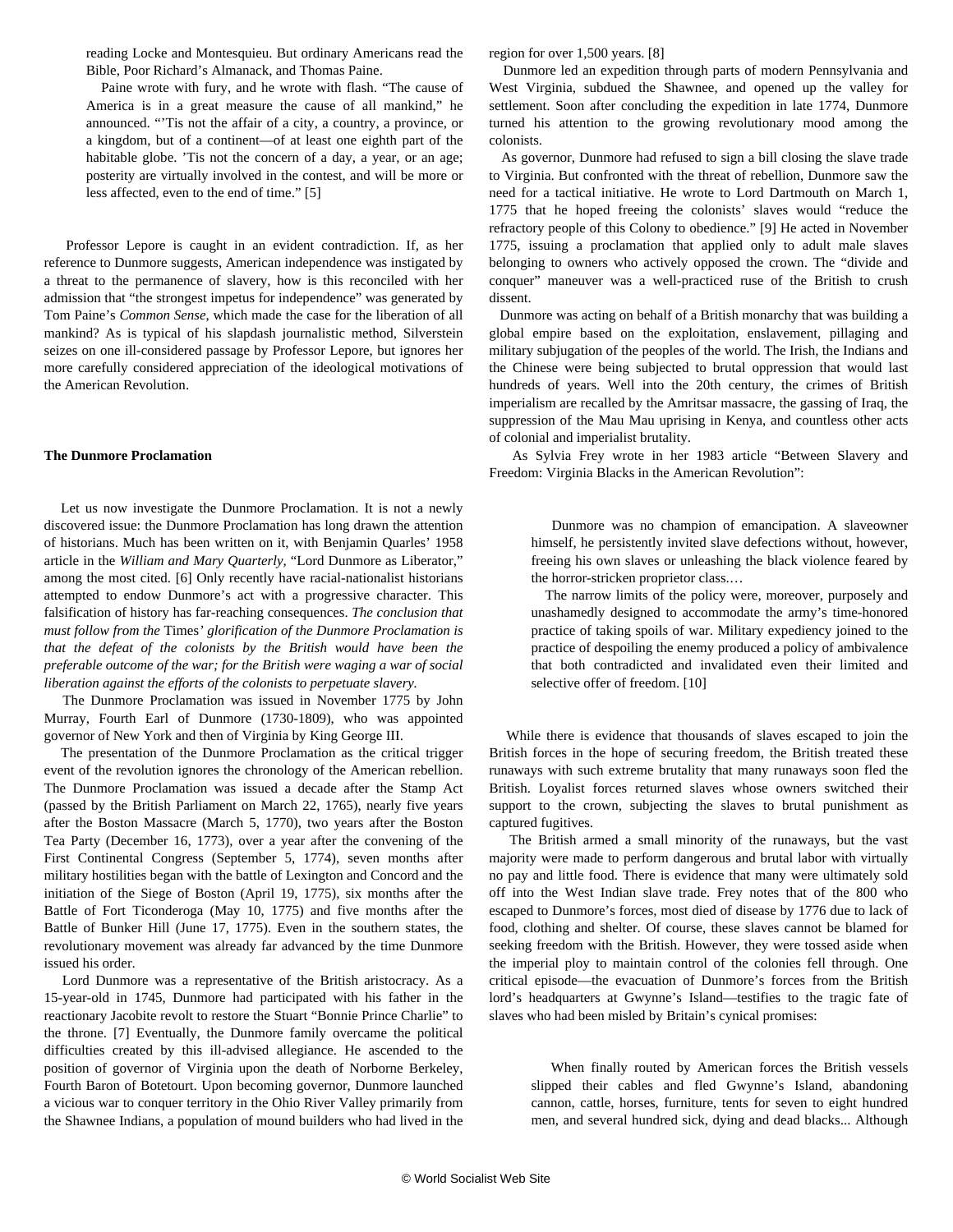the total number of dead cannot be ascertained, one American officer counted 130 graves, "or rather holes," as he put it. In the seven-week occupation of Gwynne's Island, American sources estimated that five hundred of Dunmore's people died, most of them blacks. Twenty years later, "the shocking remembrance of thousands of miserable negroes who had perished there with hunger and disease" still remained. [11]

 Nor can the reference to the Dunmore Proclamation explain the increasingly vocal abolitionist sentiments in the North. In 1775, the first abolitionist society in the world was founded in Pennsylvania, while Vermont, Massachusetts, New Hampshire, Connecticut and Rhode Island banned slavery between 1777 and 1784. Four years after the conclusion of the Revolutionary War, Congress banned slavery in the Northwest Territories with the passage of the Northwest Ordinance in 1787.

 In contrast, Lord Dunmore left the colonies to become royal governor of Bermuda from 1787 to 1796, where he enforced a brutal slave system and personally owned a significant number of slaves.

 The *Times* also does not mention the established fact that thousands of freed blacks and slaves served in the racially integrated Continental Army after January 1, 1777, when the ban on black conscription was lifted. Baron Von Closen, a German officer serving in the French Royal Deux-Ponts, estimated that up to a quarter of the Revolutionary army was black. In 1783, the Virginia legislature passed an Emancipation Act granting freedom to all slaves who had "faithfully served agreeable to the terms of their enlistment, and have thereby of course contributed towards the establishment of American liberty." [12]

 If Dunmore's Proclamation triggered the American Revolution, how does the *Times* account for the century and a half of antecedent colonial history, which culminated in the development of a popular political movement against oligarchy, aristocracy and monarchic rule?

 Franklin, Washington, the Adamses (both Samuel and John), Jefferson, Paine and many others were the greatest representatives of an extraordinary generation of revolutionaries. They did not hold identical views on many subjects, including the eventual fate of slavery. But the argument that any of the principal leaders of the Revolution, let alone their mass following among the colonial population, were fighting to defend slavery against the threat of a British-led emancipation movement is historically and politically preposterous. It can be legitimately said that the Founders did not know or agree among themselves on how to end slavery, but none of them initiated and led the Revolution in order to save it.

 The leaders of the American Revolution were confronted with the complex challenge of simultaneously waging a war against the world's most powerful military and maintaining the unity of 13 colonies that previously did not consider themselves part of the same nation.

#### **The historical context of the American Revolution**

 Karl Marx wrote in the *18th Brumaire of Louis Bonaparte*, "Men make their own history, but they do not make it as they please; they do not make it under self-selected circumstances, but under circumstances existing already, given and transmitted from the past. The tradition of all dead generations weighs like a nightmare on the brains of the living."

 The American rebellion against British rule was a bourgeois democratic revolution. It was in the nature of such revolutions to promise more than they can deliver. There is no question that compromises were made to secure the unity of the colonies in the struggle against Britain and, later, to achieve agreement on a constitution for the new United States of America.

Historians may find fault, if they wish, with the morals of those who made these compromises. But they must still provide an accurate account of the historical context and political constraints which led to the decisions of the Founders. No such analysis is provided by the authors of the 1619 Project. Everything is explained in terms of the alleged racial hatreds of "white" people. That is the one constant in the 1619 Project narrative, which it applies to its discussion of the entirety of American history—from the 17th to 21st century.

 The Founders compromised with the slaveholding southern colonies in order to establish and maintain national unity. But this does not alter the fact that the American Revolution was a monumental event that changed the course of world history. The objective event was greater than the faultridden mortals who found themselves in the leadership of the Revolution. Professor Jonathan Israel explains in *The Expanding Blaze: How the American Revolution Ignited the World, 1775-1848*:

 The American Revolution, preceding the great French Revolution of 1789–99, was the first and one of the most momentous upheavals of a whole series of revolutionary events gripping the Atlantic world during the three-quarters of a century from 1775 to 1848–49. Like the French Revolution, these were all profoundly affected by, and impacted on, America in ways rarely examined and discussed in broad context… Its political and institutional innovations grounded a wholly new kind of republic embodying a diametrically opposed social vision built on shared liberty and equal civil rights. The Revolution commenced the demolition of the early modern hierarchical world of kings, aristocracy, serfdom, slavery, and mercantilist colonial empires, initiating its slow, complex refashioning into the basic format of modernity. [13]

 An anachronistic approach to the Revolution—that is, interpreting an event in a manner that is inconsistent with, or not relevant to, the general historical conditions prevailing at the time of its occurrence—works against an understanding of the event and the subsequent development of American and world history. As Wood writes in *The Radicalism of the American Revolution*, the democratic principles of the revolution called into question the previously unquestionable:

 Americans now recognized that slavery in a republic of workers was an aberration, "a peculiar institution," and that if any Americans were to retain it, as southern Americans eventually did, they would have to explain and justify it in new racial and anthropological ways that their former monarchical society had never needed. The revolution in effect set in motion ideological and social forces that doomed the institution of slavery in the North and led inexorably to the Civil War. [14]

 The *Times'* racialist presentation also undercuts a *genuine* understanding of the historical roots of the growth of anti-black racism in the South. The historian John Shy wrote:

 By 1783, Southern slave owners, previously content to run a system more flexible and less harsh in practice than it appeared in the statute books, realized as never before how fragile and vulnerable the system actually was, and how little they could depend on the cowardice, ignorance, and gratitude of their slaves.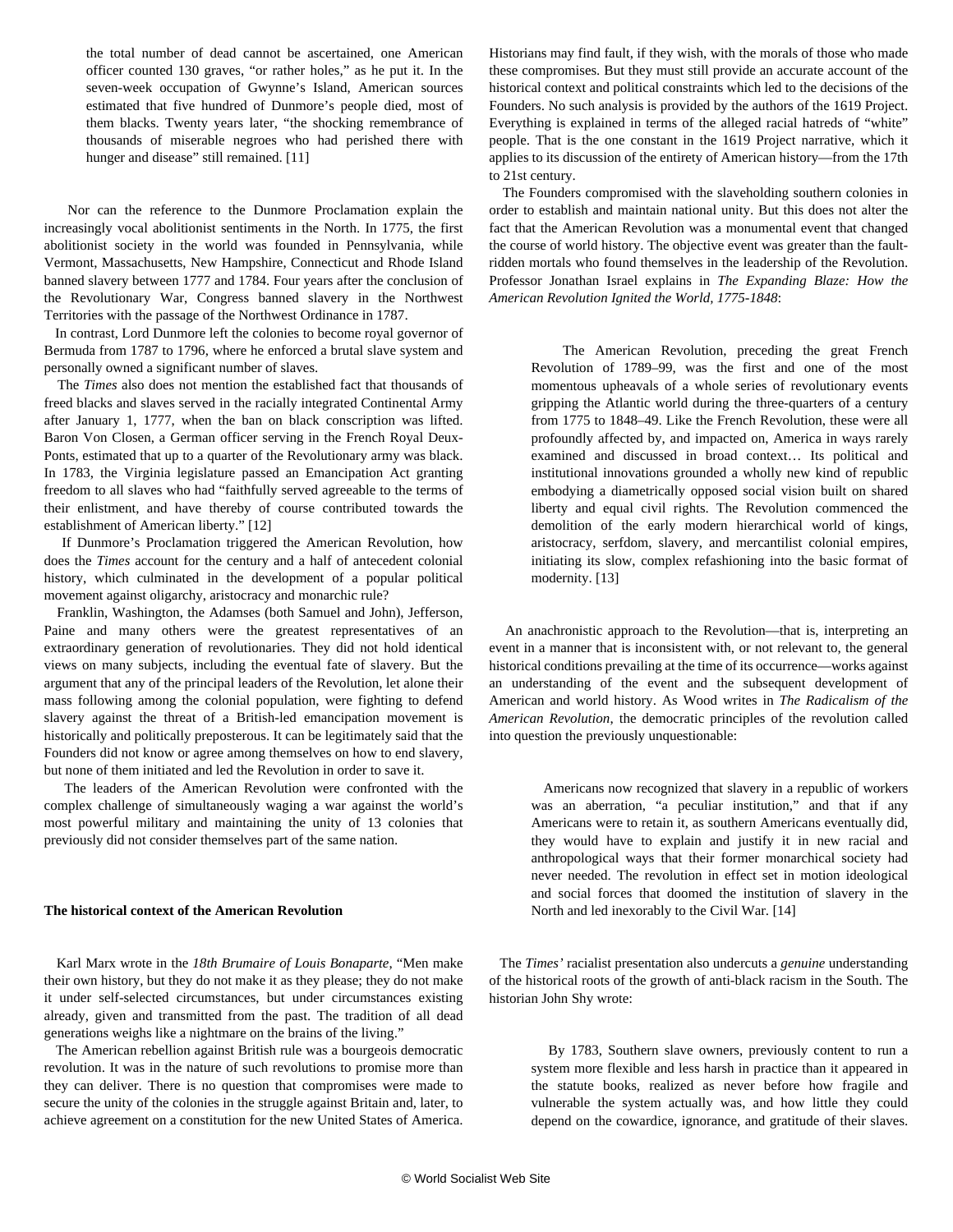Troubled by the agitation, even within themselves, created against slavery by the rhetorical justification of the Revolution, slaveowners set about giving legal and institutional expression to a new level of anxiety about the system. New rules governing slavery and a new articulation of racist attitudes may have been one of the most important, enduring, and paradoxical legacies of the Revolutionary War. [15]

 The period separating the end of the Revolutionary War from the beginning of the Civil War was just 78 years—equal to the distance between 1941, when Franklin Roosevelt was president, and today. In this brief timespan, an economic mode of production based on slavery, which had existed for thousands of years, was abolished through mass social struggle. Such profound transformations have their roots in objective processes, decades, if not centuries, in the making, of which even the events' leaders could not have been fully conscious. But that does not undermine the Revolution's lasting historic significance, nor does the fact that the participants did not hold contemporary views on questions of race and identity.

## **The** *Times* **and Abraham Lincoln**

 Defending Hannah-Jones against the historians' claim that her portrayal of Lincoln as a racist was "misleading," Silverstein responds:

 She provides an important historical lesson by simply reminding the public, which tends to view Lincoln as a saint, that for much of his career, he believed that a necessary prerequisite for freedom would be a plan to encourage the four million formerly enslaved people to leave the country… The story of abolition becomes more complicated, and more instructive, when readers understand that even the Great Emancipator was ambivalent about full black citizenship.

 It is undoubtedly true that Lincoln is the most revered of American presidents, but this is not because he has been the subject of endless and uncritical eulogies by historians. The contradictions in Lincoln's political evolution and views have been the subject of innumerable books. Professor Oakes, one of the five historians who signed the letter to the *Times*, is certainly not an uncritical admirer of Lincoln. He evaluates the president in the context of the political conditions of his time. An article published by the *Times* on February 12, 2013, reporting the awarding of the Lincoln Prize to Oakes for his book *Freedom National: The Destruction of Slavery in the United States, 1861-1865*, cites a passage in which the historian sums up his view of the president:

 There's too much hyperbole in the way we talk about Abraham Lincoln. He was neither the Great Emancipator who bestrode his times and brought his people out of darkness, nor was he in any way a reluctant emancipator held back by some visceral commitment to white supremacy. In the evolution of wartime antislavery policy, Lincoln was neither quicker nor slower than Republican legislators. Instead they seemed to move in tandem. [16]

 One of the central conceits of the 1619 Project is that it is advancing a daring, highly original and long overdue reevaluation of the Civil War and the role of Abraham Lincoln. Hannah-Jones was not "simply reminding the public" that Lincoln supported colonization, as Silverstein dishonestly claims. In her opening essay she asserts that Lincoln was a racist who viewed "black people [as] the obstacle to national unity."

 Silverstein's claim that support for colonization in the 1840s and 1850s marks Lincoln as a racist is based on an anachronistic and moralistic appraisal that strips the issue out of its historical context.

 From the aftermath of the Revolution to the run-up to the outbreak of the Civil War, colonization defined the mainstream position of opponents of slavery. Prominent colonization proponents like Whig Party leader Henry Clay "considered slavery's end an important element in unifying and modernizing the nation." [17] Clay believed that "the two races could not exist together in equality and in harmony" and that "for the good of the black race, the immediate abolition of slavery, with its expected sinister results, was not practical, and another option must be found." [18]

 Abolitionism developed both out of and in opposition to the limitations and racist roots of the colonization perspective. Lincoln, like most Whigs, supported colonization well into the 1850s. But amidst the breakdown of the Compromise of 1850 and the breakout of militia warfare in the Kansas-Nebraska Territories, the Whig Party was destroyed by its inability to tackle the question of slavery head-on, with its southern members largely supporting the pro-slavery Democratic Party and its northern, anti-slavery members—including Lincoln—becoming Republicans in the mid-1850s. The significance of Lincoln's decision in 1862 to issue the Emancipation Proclamation was a radical break from the perspective that had dominated anti-slavery politics for the prior half-century.

 Ironically, it was among sections of the black nationalist movement in the 20th century that proposals for colonization—advocating that African Americans move "back to Africa" to establish their own societies in countries like Liberia—found renewed popularity. As Clay biographer James C. Klotter notes, "the Pan-African movement of Marcus Garvey and others in the next century could recognize much of their rhetoric in the words of the ACS [American Colonization Society] a hundred years earlier." [19] Both viewed the harmony of blacks and whites as impossible—a position which shares much in common with Hannah-Jones' emphasis on the unbridgeable, unique historical "experiences" of blacks and whites.

## **The decisive influence of Lerone Bennett, Jr., on the 1619 Project**

 Much of what Nikole Hannah-Jones writes in her introductory essay to the 1619 Project is indistinguishable from the anti-Lincolnism that was fairly common among black nationalist writers in the 1960s. In fact, the entire framework of the 1619 Project and, in particular, its evaluation of Abraham Lincoln, is to be found in an essay published in 1968 by the widely circulated African American *Ebony* magazine. Written by the racial-nationalist historian Lerone Bennett, Jr. (1928-2018), its title asked, "Was Abraham Lincoln a White Supremacist?" The author answered his question in the affirmative. Bennett wrote:

 Over the years, the Mythology of the Great Emancipator has become part of the mental landscape of America. Generations of schoolchildren have memorized its cadences. Poets, politicians, and long-suffering blacks have wept over its imagery and drama.

 No other American story is so enduring. No other American story is so comforting. No other American story is so false.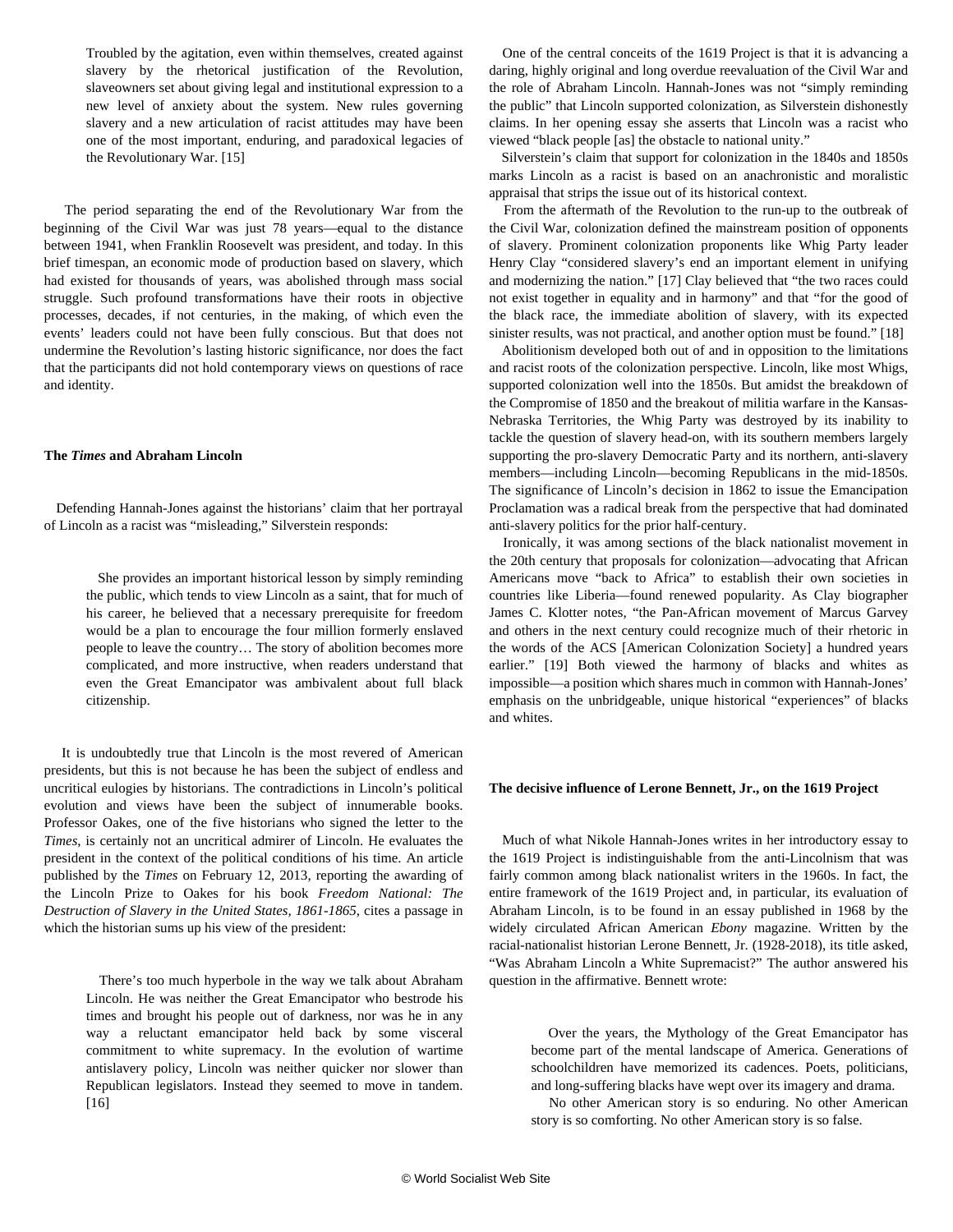Abraham Lincoln is not the light because he is in fact standing in the light, hiding our way: because a real emancipation proclamation has become a matter of national survival and *because no one has ever issued such a document in this country —* because, finally, lies enslave and because the truth is always seemly and proper, it has become urgently necessary to re-evaluate the Lincoln mythology. [20]

 Bennett continued to add—with increasing levels of vituperation, superficiality and dishonesty—to his indictment of Lincoln over the next three decades, culminating in his 1999 book, *Forced Into Glory: Abraham Lincoln's White Dream.* In this work Bennett denounced "White Americans who have worked night and day for more than 140 years to perpetuate the memory of a White separatist who wanted to deport all African Americans and who provides, moreover, the greatest example in all history of the wisdom of standing idly by in a great national crisis like slavery or apartheid or the Third Reich." [21]

 If the editors and scribes of the 1619 Project had spent more time researching their subject, they might have discovered an essay in the February 11, 1968 edition of the *New York Times Magazine,* a lengthy reply to Lerone Bennett, Jr. written by editorial member Herbert Mitgang. The essay's title asked the question: "Was Lincoln Just a Honkie?" Mitgang summarized Bennett's indictment, which anticipated all the arguments that would be made by Hannah-Jones a half-century later.

> The main points stated about Lincoln are that he was a firm believer in white supremacy; that he was not opposed to slavery; that even his opposition to the extension of slavery was late and hypocritical; that he grew during the war—but not much, because he really was not a humanitarian; that the Emancipation Proclamation was a political stratagem to buy time and forestall a real act to free the slaves; that Lincoln intended Reconstruction to be strictly for white people. [22]

 Mitgang presented a detailed refutation of Bennett's arguments, reconstructing the evolution of Lincoln's views on slavery from the 1840s to the end of his life. Mitgang did not glorify Lincoln, but he forcefully argued that the 16th American president came to play a monumentally progressive role in the history of the United States. His words serve as a condemnation of the actions of his successors in the editorial offices of the *Times.* Mitgang wrote:

> To brand Lincoln a white supremacist is to call the Emancipation Proclamation, the constitutional amendments against slavery and for freedom, and the defeat of the Confederacy and its inhuman "institution" anti-Negro acts. To judge a President by selective quotations, and apply these a century later as a means of clouding contemporary yearnings, is historical mischief and sad. [23]

 Bennett's name does not appear in Hannah-Jones' essay, nor is his article and later book referenced. One cannot avoid the conclusion that the *Times* considered it ill-advised to associate the 1619 Project with Bennett's writings, which have been largely discredited among historians. But the influence of his writings on the 1619 Project is obvious. Hannah-Jones herself stated, in an interview published in the *[Daily Press](https://www.dailypress.com/news/education/dp-nw-hampton-nyt-the-1619-project-jones-20191108-uxvztdkjzng6ffciohfw3tbqqy-story.html)* on November 8, 2019, that reading Bennett's *Before the Mayflower: A History of the Negro in America, 1619-1962* while still a high school student in Iowa deeply affected her. "I just remember being struck that we have grown up knowing about the Mayflower and 1620 but had never heard of the White Lion [the name of the ship that transported the Africans to the English colonies in 1619]."

 Hannah-Jones' devotion to the work of Lerone Bennett may help explain why James McPherson was not consulted by the editors of the 1619 Project. McPherson wrote a [critical review](http://movies2.nytimes.com/books/00/08/27/reviews/000827.27mcphert.html) of Bennett's *Forced Into Glory*, which was published in the August 27, 2000 edition of the *New York Times*. He tore Bennett's misrepresentation of the Emancipation Proclamation to pieces. McPherson concluded his review of *Forced Into Glory* with the following observation: "Bennett fails to appreciate the acuity and empathy that enabled Lincoln to transcend his prejudices and to preside over the greatest social revolution in American history, the liberation of four million slaves."

 The editors of the *Times* are less bombastic than Bennett, but they are not more accurate. Silverstein's claim that Lincoln was "ambivalent about full black citizenship" discounts the fact that the 14th Amendment, which guaranteed the right of citizenship to freed slaves, could not have become reality without both the Emancipation Proclamation and Union victory in the war. The 13th, 14th and 15th Amendments were collectively called the Civil War Amendments because they enshrined in constitutional law what the war had accomplished through political and military deeds.

 In calling attention to the influence of Bennett's writings on the 1619 Project, one proviso must be made. Bennett did acknowledge the critical role of abolitionists such as Wendell Phillips in advancing the struggle for emancipation and African American equality. That is ignored by Hannah-Jones, who claims that in the fight for democracy African Americans fought "alone."

# **The 1619 Project's selective recollection of oppressions**

 The *Times* claims its racialist narrative is justified because "it is difficult to argue that equality has ever been truly achieved for black Americans." In fact, equality *could never* and never *has been achieved* for the great majority of the population in capitalist America. But before examining the question of contemporary inequality in the United States, one is obligated to call attention to the fact that Hannah-Jones and the 1619 Project as a whole display indifference to the oppression and suffering of all other, i.e., non-African American, inhabitants of the American continent.

 The Times' Project is a politically-motivated falsification of history. It presents the origins of the United States entirely through the prism of racial conflict.

 The existence of chattel slavery was one of the greatest crimes committed on the guilty soil of the United States. But the blood drawn by the slaveowners' lashes was, to some significant extent, as Lincoln so memorably declared in his Second Inaugural, paid for with the blood of the several hundred thousand soldiers who perished in the Civil War of 1861-1865. But there was no such retribution for the genocidal wars waged against the original inhabitants of the American continent. Their fate receives no mention in the 1619 Project.

 What of the extreme brutality confronting the waves of Irish immigrants fleeing famine? Or of the Italians who were viciously stereotyped, abused, and, during the Red Scare of the early 1920s, deported? One wonders if Hannah-Jones has ever heard of Sacco and Vanzetti. Or of the exploitation of Chinese "coolie" labor. And what of the internment of the Japanese Americans? What of the Jewish immigrants, who faced decades of vicious anti-Semitic prejudice in "Christian" America? Not a word about these elements of the harsh "immigrant experience" is to be found in the 1619 Project essays. And the entire vast subject of the American labor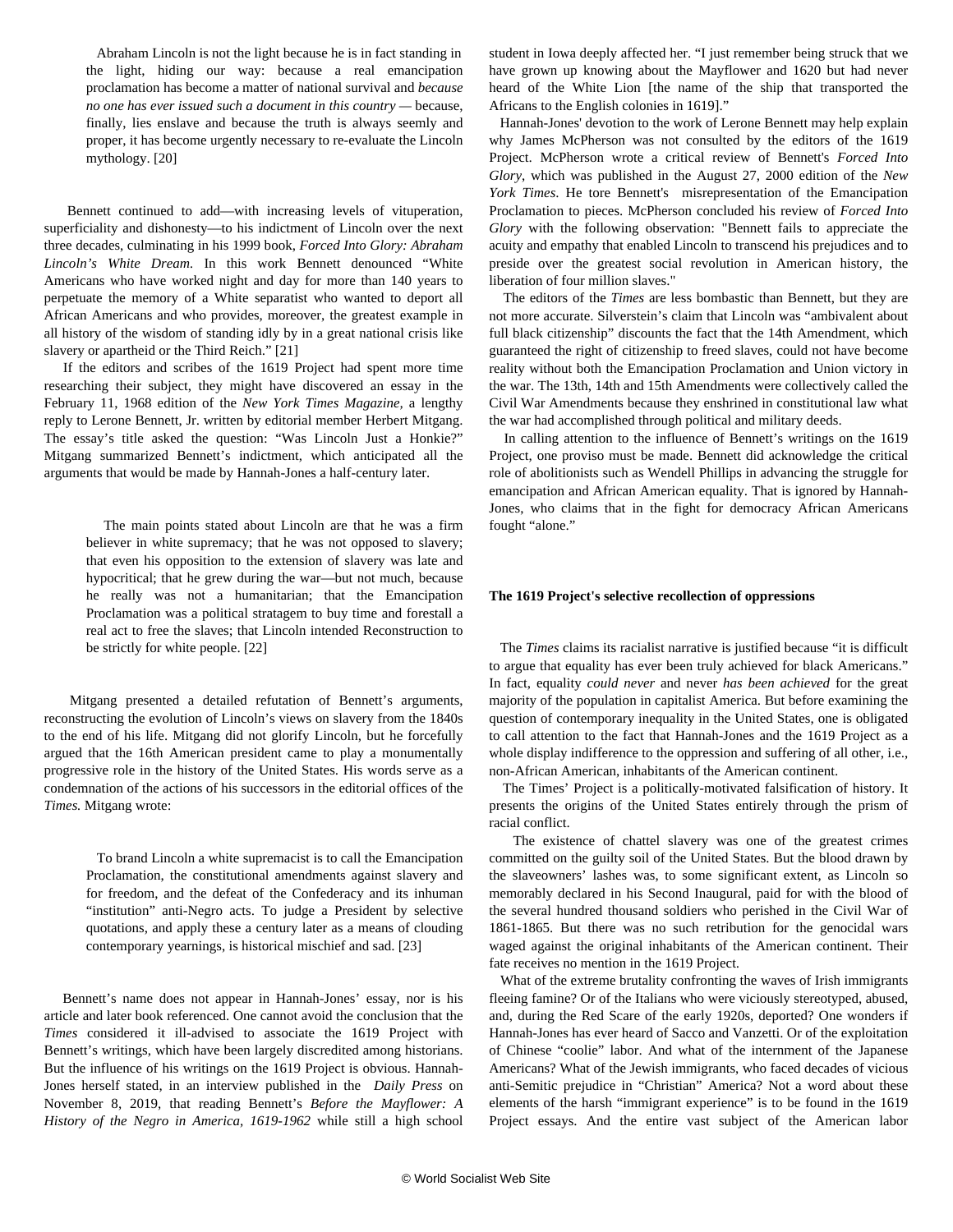movement, with its violent struggles and innumerable martyrs, is not mentioned.

 All of the many instances of oppression should be documented and remembered. Each victim of injustice, in whatever form, has a legitimate claim on the conscience of mankind. But sympathy, in and of itself, is inadequate. It is necessary that the real causes of the crimes be understood. For this, a moralistic and anachronistic attitude toward history is not only inadequate. It is a barrier to identifying, and, ultimately, removing the objective causes of the many forms of oppression and exploitation that developed within the United States in the aftermath of both the Revolution of 1775-1783 and the Civil War of 1861-1865.

 For all the magnificent principles and ideals proclaimed by the two great revolutions that erupted on the American continent between 1775 and 1865, these events were, in the final analysis, bourgeois revolutions. There existed, inevitably, a gap between the ideals they proclaimed and their real social-economic and political purpose.

 The Revolution of 1775-1783 paved the way for the vast expansion of capitalism on the North American continent and the development of a new form of capitalist nation state. After the still maturing North American bourgeoisie threw off the shackles of colonial rule, the class tensions within the new society developed rapidly.

 As the Revolution broke down the old aristocratic system, Gordon Wood notes, "growing opportunities for wealth turned social mobility into a scramble" and "expectations of raising one's standard of living—if only to buy new consumer goods—seeped deeper and deeper into the society and had profound effects on the consciousness of ordinary people. Instead of creating a new order of benevolence and selflessness, enlightened republicanism was breeding social competitiveness and individualism; and there seemed no easy way of stopping it." The Revolution, Wood writes, "was the source of its own contradictions." [24]

 These contradictions found expression in the Constitution itself, drafted by erstwhile revolutionary politicians who now held state power. The new ruling class confronted the dangers of popular plebeian democracy in the rebellion of poor farmers in Shays' Rebellion of 1786-87 and would soon confront it again in the Whiskey Rebellion of the early 1790s.

 Wood explains, "The federal Constitution of 1787 was in part a response to these popular social developments, an attempt to mitigate their effects by new institutional arrangements." [25] While the Constitution sought to establish a strong federal state, so powerful were the democratic aspirations of the masses of people, unleashed by the Revolution itself, that the Bill of Rights emerged as a compromise to protect the people against the government. For the past 200 years, the Bill of Rights has provided the framework for all discussion of social change, reform and even revolution.

## **The contemporary context of the 1619 Project**

The *Times*, as we have already noted, states that "it is difficult to argue that equality has ever been truly achieved for black Americans." The implicit claim that inequality—socioeconomic and political—is the exclusive fate of African Americans is a stunning demonstration of the blindness and self-absorption that characterizes the outlook of the editors and writers of the 1619 Project.

 The *Times'* racialist attack on the American Revolution and Civil War takes place under conditions of growing opposition to social inequality in the United States. After decades of their suppression, mass demonstrations and strikes by workers are emerging as powerful manifestations of social opposition. Significantly, the mass demonstrations and strikes of 2019 involved in every case the unified action of the working class. There is not a single example of unified action by workers being disrupted by differences related to race, nationality, ethnicity, religion, gender or sexual preference. The protests were not the actions of different "identities," but rather of a social class.

 The movement of the working class in the United States is part of a global process. In 2019, people of all races and many nationalities participated in mass demonstrations and protests demanding equality and democratic rights. Though the skin pigmentation of the people of Chile, Lebanon, Iraq, France, Haiti, Sudan and Hong Kong differ, the demands of the masses of people are similar.

 Inevitably, the emergence of the mass working class movement is finding its political reflection in a renewed interest in socialism as an alternative to capitalism. Of course, popular understanding of socialism and how it is to be achieved is still very limited. But the process of political radicalization will gather speed as the mass movement grows and social conflict becomes increasingly intense. The ruling class, supremely sensitive to any intellectual, cultural and political tendency that threatens its wealth and power, is alarmed by the incipient spread of socialistic sentiments and ideas. President Trump proclaims that socialism will not be allowed to come to power in the United States.

 Trump gives expression to the ruling class' fear of socialism in an obscene and fascistic language that is consistent with his political persona and objectives. He relentlessly scapegoats immigrants as a means of disorienting and misdirecting the social anger generated by economic hardship experienced by broad sections of the working class, i.e., the overwhelming majority of the population.

 Democrats employ a different, and certainly more politically sophisticated, strategy, which is no less directed toward fomenting divisions in the working class. It is based on the relentless promotion of various forms of "identity" politics.

 Over the course of the last three decades, the Democratic Party has become more closely identified with finance capital, even winning a majority of the votes of affluent Americans in the 2016 and 2018 elections. The Democrats' obsessive focus on race and identity is aimed at undermining the development of class consciousness. To the extent that the Democratic Party retains an electoral base among African American workers, it seeks to root this not on an appeal to their economic interests, but rather to their racial identity.

 Support for this political stratagem is particularly pronounced among affluent African Americans who have benefited from various forms of racially grounded affirmative action programs, which have provided access to positions that make possible the accumulation of substantial wealth. In his brief reference to inequality, Silverstein refers only to the disparity between black and white household income. It should be noted that the figures he provides to accentuate this disparity are distorted by the inclusion of mega-millionaires and billionaires in the calculation of white household income. Significantly, Silverstein avoids any reference to the extreme growth of social inequality *within* the African American population. From 2007 to 2015, the share of the total wealth among African Americans owned by the richest 1 percent of African Americans soared from 19 percent to over 40 percent. [26]

 The politics of racial identity have flourished under conditions where the wealthiest African Americans are separating themselves from the vast majority of black workers, the poorest 60 percent of whom own negative wealth. Meanwhile, white people who belong to the working class—those who the *Times* alleges benefit from "privilege"—are dying at unprecedented rates from diseases of social despair, including alcoholism, suicide and opioid overdose.

**The political consequences of historical falsification**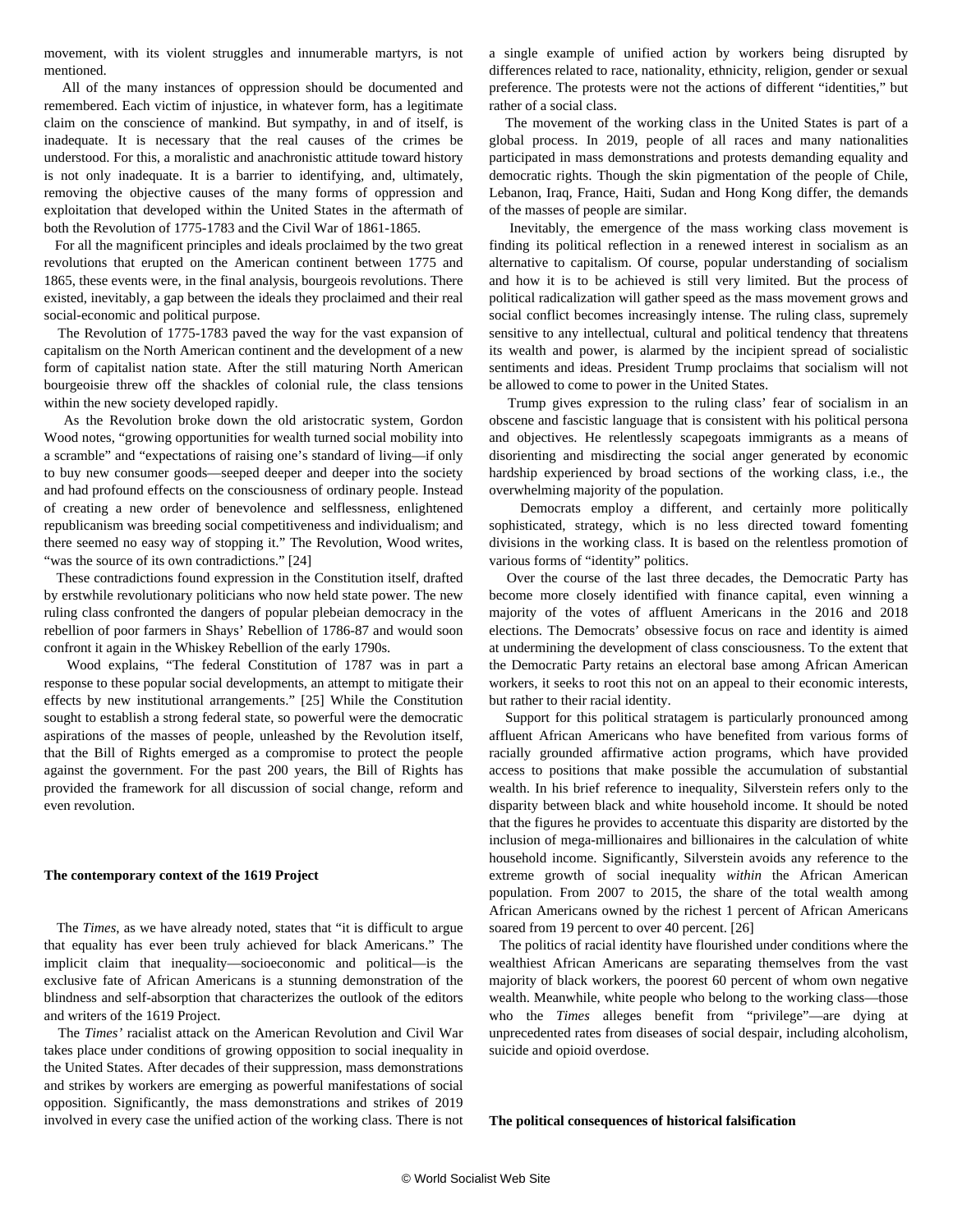It is not our contention that every editor and writer involved in the 1619 Project is engaged in deliberate deception or is merely chasing career opportunities. As always, many individual factors and motivations are at work. Some are merely ill-informed. There are some who may sincerely feel they are making amends for the history of racial discrimination in the United States. And there are those, to be blunt, who welcome the opportunity to profit handsomely off of speaking fees, book contracts, corporate promotions, and all manner of revenues generated by diverse forms of pseudo-intellectual huckstering. Hannah-Jones' acceptance of [the sponsorship of Shell Oil](/en/articles/2019/12/18/shell-d18.html), which is implicated in the murderous oppression of the Ogoni people in Nigeria, is a deplorable example of the **latter** 

 The falsification of history invariably serves very real, even if unstated, contemporary political interests. The racial narrative is intended to replace one that is based on the analysis of objectively existing social and class interests. The *New York Times*, as a corporate entity and, more importantly, a powerful voice of the ruling class and its state, has a very real political agenda, which is closely coordinated with the Democratic Party. Silverstein never explains why the *Times* now adopts, as the basis of an essential change in the teaching of American history, the race-based narrative of Lerone Bennett, Jr., which it explicitly and forcefully rejected 50 years ago. Nor does he explain why the *Times* rejects the criticisms of Gordon Wood and James McPherson, whom it was describing less than a decade ago as the leading authorities in the fields of Revolutionary and Civil War era studies.

 Clearly, it is not the historical events that have changed. But the political imperatives and social interests that determine the editorial policy of the *New York Times* have. That alone is a good reason why the writing of history and the determination of historical curricula that is intended to guide the teaching of youth should not be determined by the corporate management of newspapers. The justification of the domestic and global interests of American capitalism, the relentless quest for corporate profitability, the effort to suppress the class struggle, and the justification of staggering levels of social inequality are not compatible with the pursuit of historical truth.

 Whatever the *Times* believes to be the advantages of pursuing a racial narrative to secure an electoral majority for the Democratic Party, this is a politically dangerous and utterly reactionary strategy, with potentially catastrophic consequences.

 Those who argue for a history of "black America" are legitimizing a history of "white America" as well. They are assisting the racist politicians of the fascistic right. The creation of different "racial narratives" is aimed at presenting the races as "intrinsically different" from one another, to borrow a phrase from Democratic politician Stacey Abrams. Past efforts to expose the lie of racial differences are being undermined. When the advocates of race-based politics claim that "white privilege" is based on the real interests of "white people," they are opposing—in violation of reason, science and the counsel of history—the unity of the working class in the struggle against capitalism, authoritarianism, and the growing threat of war.

 During the past several months, since its publication in September 2019 of its [initial critique of the 1619 Project,](/en/articles/2019/09/06/1619-s06.html) the Socialist Equality Party and the *World Socialist Web Site* have been asked by journalists representing bourgeois publications to explain why we oppose the *New York Times'* initiative. These questions, which generally arise from genuine curiosity rather than political malice, reflect the extent to which the "left" is identified with "identity politics." In response, we explain that the exaltation of such politics has nothing in common with the theory, principles, and political program of the socialist movement. The historical slogan of the socialist movement is "Workers of the World, Unite!" not "Races of the World, Divide!"

The falsification and repudiation of the enduring principles and aims of

past revolutions deprive the contemporary revolutionary movement of an essential historical orientation. The dismissive, cynical and even nihilistic attitude toward the struggles of the past undermines an appreciation of the enduring value of their real advances, however limited and contradictory, toward the ultimate achievement of true democracy, universal prosperity and genuine human equality, which are the real aim of the socialist movement.

 As Marxists, we understand and have settled accounts with the limitations of the *bourgeois-democratic* revolutions of the 18th and 19th centuries. We know very well the difference between ideological rationalizations and historically determined realities. But those who are not inspired by the world-historical and universal ideals proclaimed by Jefferson's immortal Declaration and Lincoln's Gettysburg Address are neither socialists nor revolutionaries. Those who glibly surrender positions won through the shedding of blood in the past will never conquer new ones. Particularly in a period of global class struggle, the underlying revolutionary principles that made the struggles of 1776 "the cause of all mankind" acquire renewed and accentuated significance.

 The uncompromising defense of the progressive heritage of the first two American revolutions is necessary for resisting intellectual retrogression and political reaction, educating the working class, and, on that basis, building a powerful American and international socialist movement. Notes:

 [1] Wilentz, Sean, "Constitutionally, Slavery Is No National Institution," September 16, 2015, *New York Times*. Available at: [https://www.nytimes.com/2015/09/16/opinion/constitutionally-slavery-is](https://www.nytimes.com/2015/09/16/opinion/constitutionally-slavery-is-no-national-institution.html)[no-national-institution.html](https://www.nytimes.com/2015/09/16/opinion/constitutionally-slavery-is-no-national-institution.html)

 [2] Winik, Jay, "A New Nation," *New York Times*, November 27, 2009. Available at: [https://www.nytimes.com/2009/11/29/books/review/Winik](https://www.nytimes.com/2009/11/29/books/review/Winik-t.html)[t.html](https://www.nytimes.com/2009/11/29/books/review/Winik-t.html)

 [3] Fischer, David Hackett, "Gordon S. Wood, Historian of the American Revolution," *New York Times*, July 22, 2011. Available at: [https://www.nytimes.com/2011/07/24/books/review/the-idea-of-america](https://www.nytimes.com/2011/07/24/books/review/the-idea-of-america-by-gordon-s-wood-book-review.html)[by-gordon-s-wood-book-review.html](https://www.nytimes.com/2011/07/24/books/review/the-idea-of-america-by-gordon-s-wood-book-review.html)

 [4] Brogan, Hugh, "The Bloodiest of Wars," February 14, 1988, *New York Times.* Available at: [https://archive.nytimes.com/www.nytimes.com/books/99/04/25/specials/](https://archive.nytimes.com/www.nytimes.com/books/99/04/25/specials/mcpherson-battle.html) [mcpherson-battle.html](https://archive.nytimes.com/www.nytimes.com/books/99/04/25/specials/mcpherson-battle.html) .

 [5] Lepore, Jill, *These Truths: A History of the United States* (pp. 94-95). W.W. Norton & Company, Kindle Edition.

 [6] Quarles, Benjamin, "Lord Dunmore as Liberator," *The William and Mary Quarterly*, 3rd Ser., Vol. 15, No. 4.

 [7] David, James Corbett, *Dunmore's New World: The Extraordinary Life of a Royal Governor in Revolutionary America — with Jacobites, Counterfeiters, Land Schemes, Shipwrecks, Scalping, Indian Politics, Runaway Slaves, and Two Illegal Royal Weddings*, University of Virginia Press, 2013, p. 20.

 [8] Hinderaker, Eric and Mancall, Peter C., *At the Edge of Empire: The Backcountry British in North America*, Johns Hopkins University Press, 2003, p. 159.

 [9] Frey, Silvia R., *Water from the Rock: Black Resistance in a Revolutionary Age*, Princeton University Press, 1991, p. 56.

 [10] Frey, Silvia, "Between Slavery and Freedom: Virginia Blacks in the American Revolution," *Journal of Southern History*, Vol. 49, No. 3 (Aug., 1983), pp. 387-88.

[11] Ibid., p. 391.

 [12] Washington Williams, George, *History of the Negro race in America from 1619 to 1880*, Putnam Press, 1882, p. 410.

 [13] Israel, Jonathan, *The Expanding Blaze: How the American Revolution Ignited the World, 1775-1848*, Princeton University Press, 2017, pp. 1-2.

[14] Wood, Gordon, *The Radicalism of the American Revolution*,